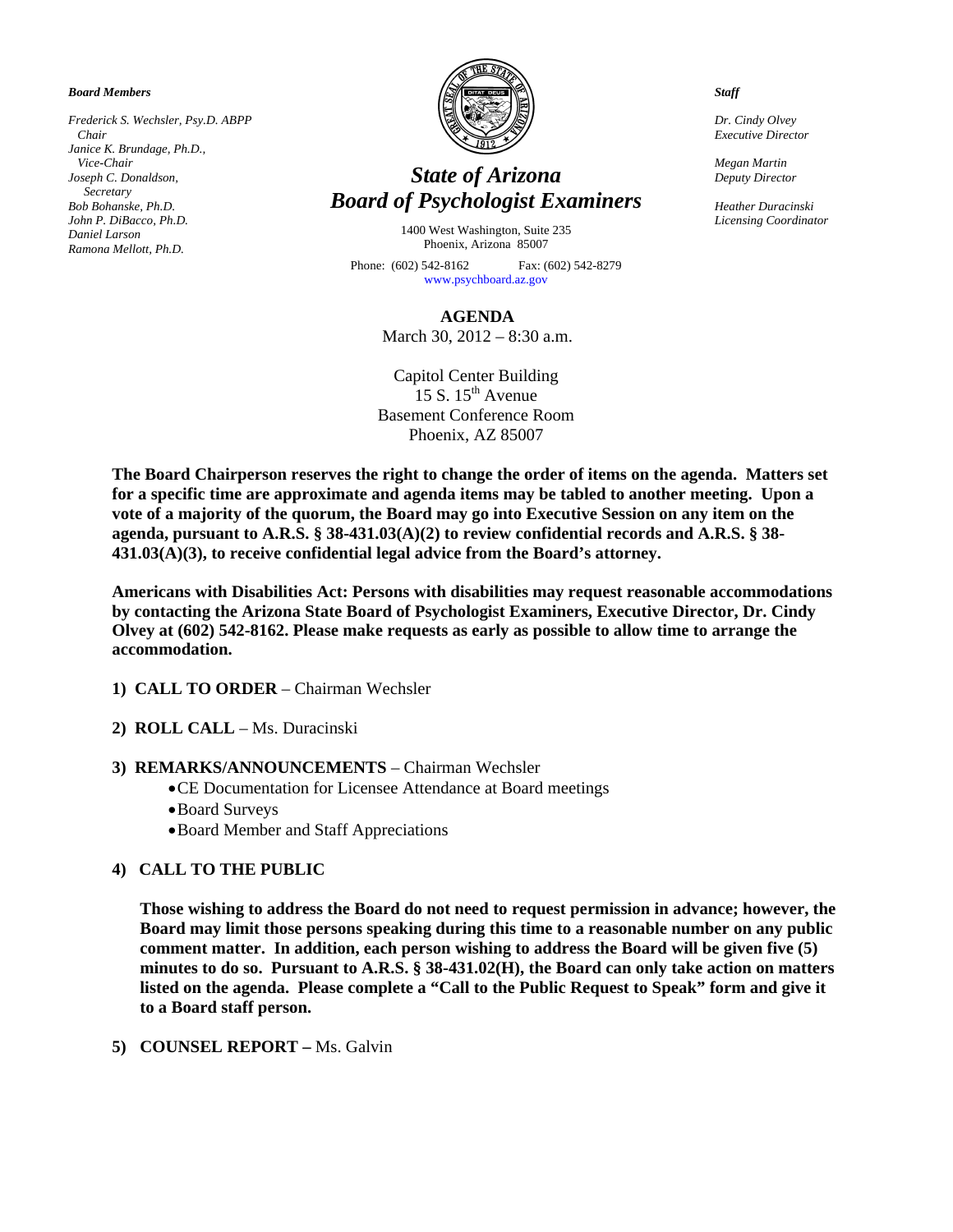# **6) CONSENT AGENDA - DISCUSSION, CONSIDERATION, AND POSSIBLE ACTION**

Any item under consent may be removed for independent discussion and action by a Board member.

### **(a)** APPROVAL OF MINUTES:

- Regular Session Minutes February 3 and 4, 2012
- Executive Session Minutes February 3, 2012

# **(b) DISCUSSION/DECISION REGARDING PSYCHOLOGY APPLICATIONS**

### **i. REQUESTING APPROVAL FOR EXAM**

Felicia Acton, Psy.D.

# **ii. REQUESTING APPROVAL FOR EXAM AND LICENSURE**

 Raymond Beckman, Psy.D. Shannon Chavez, Psy.D. Dorsey Demapan Diaz, Psy.D. Justine Majeres, Psy.D. Sarah Opuroku, Psy.D. Christine Sparacino, Psy.D.

# **iii. REQUESTING APPROVAL OF LICENSURE BY WAIVER**

 Phillip Gable, Ph.D. Jamie Kenney, Ph.D.

# **iv. REQUESTING APPROVAL OF SUPERVISED PROFESSIONAL PSYCHOLOGY EXPERIENCES AND LICENSURE**

William Beverly, Ph.D.

**v. REQUESTING APPROVAL OF LICENSURE BY CREDENTIAL**  Maria Landa, Ph.D., CPQ

### **(b) DISCUSSION/DECISION REGARDING APPLICATIONS FOR LICENSURE OF BEHAVIOR ANALYSTS BY CERTIFICATION**  Nicholas Miles, M.S., BCBA

# **(c) EXECUTIVE DIRECTOR'S REPORT**

### **(d) INVESTIGATIONS REPORT**

**(e) LICENSING REPORT**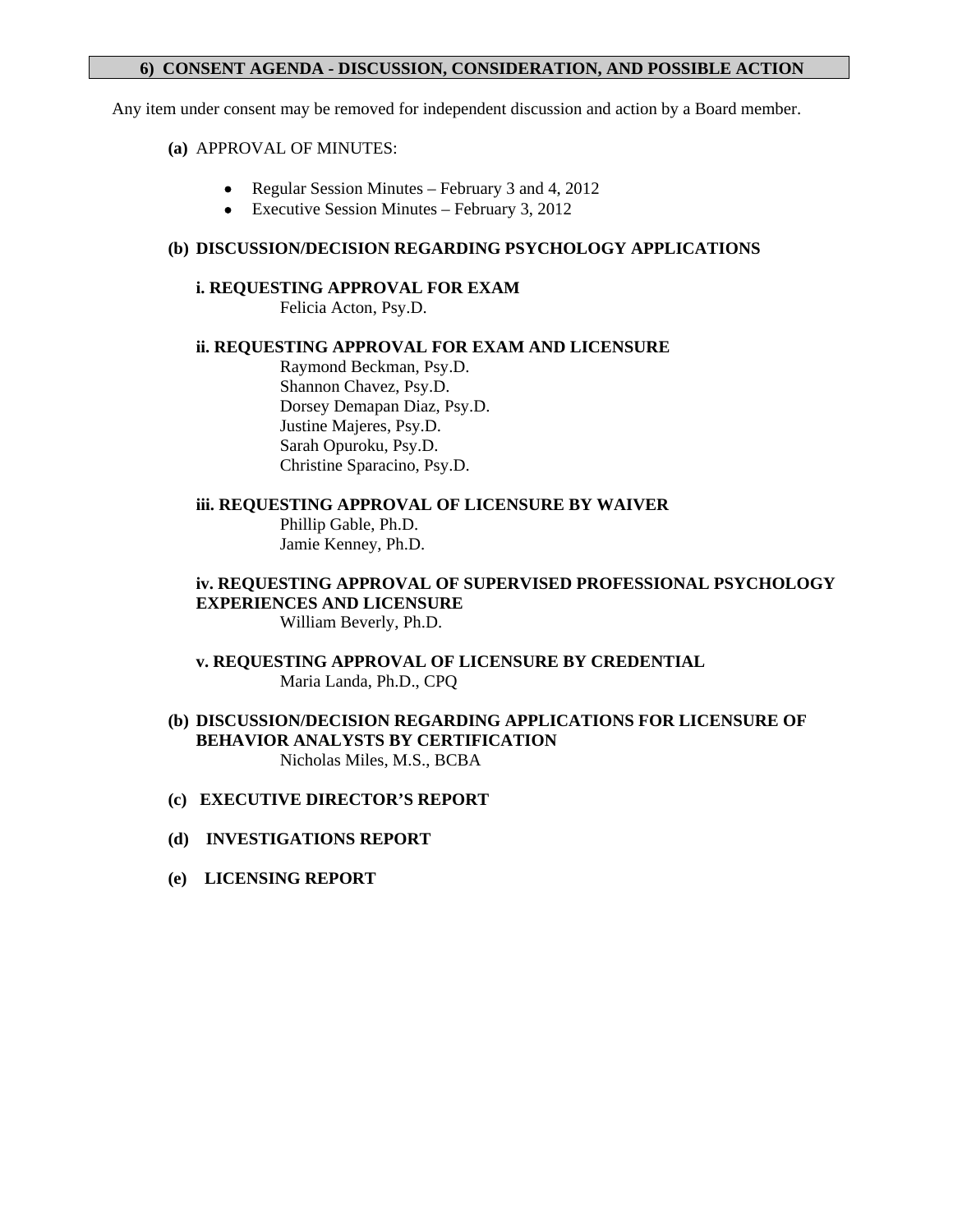### **TIMED ITEMS – March 30, 2012 Beginning at 8:45 a.m.**

### **7) DISCUSSION, CONSIDERATION, AND POSSIBLE ACTION REGARDING INVESTIGATIONS**

The Board may vote to go into Executive Session on any item on the agenda, pursuant to A.R.S. § 38-431.03(A)(2), to review confidential records, and/or A.R.S. § 38-431.03(A)(3), to receive confidential legal advice from the Board's attorney.

a) RFI 11-27Cheryl Karp, Ph.D.(Dr. Bohanske)

The Board may vote to go into Executive Session on any item on the agenda, pursuant to A.R.S. § 38-431.03(A)(2), to review confidential records, and/or A.R.S. § 38-431.03(A)(3), to receive confidential legal advice from the Board's attorney.

b) RFI 11-17 Marta DeSoto, Ph.D. (Dr. Brundage)

The Board may vote to go into Executive Session on any item on the agenda, pursuant to A.R.S. § 38- 431.03(A)(2), to review confidential records, and/or A.R.S. § 38-431.03(A)(3), to receive confidential legal advice from the Board's attorney.

c) RFI T-11-21 Jeffrey Fannin, Ph.D. (Dr. Bohanske)

The Board may vote to go into Executive Session on any item on the agenda, pursuant to A.R.S. § 38- 431.03(A)(2), to review confidential records, and/or A.R.S. § 38-431.03(A)(3), to receive confidential legal advice from the Board's attorney.

d) RFI T-11-28 Jeffrey Fannin, Ph.D. (Dr. Bohanske)

The Board may vote to go into Executive Session on any item on the agenda, pursuant to A.R.S. § 38-431.03(A)(2), to review confidential records, and/or A.R.S. § 38-431.03(A)(3), to receive confidential legal advice from the Board's attorney.

e) RFI 11-20 D.J. Gaughan, Ph.D. (Dr. Brundage)

The Board may vote to go into Executive Session on any item on the agenda, pursuant to A.R.S. § 38-431.03(A)(2), to review confidential records, and/or A.R.S. § 38-431.03(A)(3), to receive confidential legal advice from the Board's attorney.

#### **TIMED ITEM – March 30, 2012 Beginning at 1:30 p.m.**

# **8) INFORMAL INTERVIEW – Kimi Wright, Ph.D. RFI NO. 11-04 DISCUSSION, CONSIDERATION AND POSSIBLE ACTION RELATING TO ALLEGATIONS OF UNPROFESSIONAL CONDUCT, PROPOSED FINDINGS OF FACT, CONCLUSIONS OF LAW, POSSIBLE DISCIPLINE AND/OR OFFER OF A CONSENT AGREEMENT OR REFERRAL TO A FORMAL HEARING**

The Board may vote to go into Executive Session on any item on the agenda, pursuant to A.R.S. § 38-431.03(A)(2), to review confidential records, and/or A.R.S. § 38-431.03(A)(3), to receive confidential legal advice from the Board's attorney.